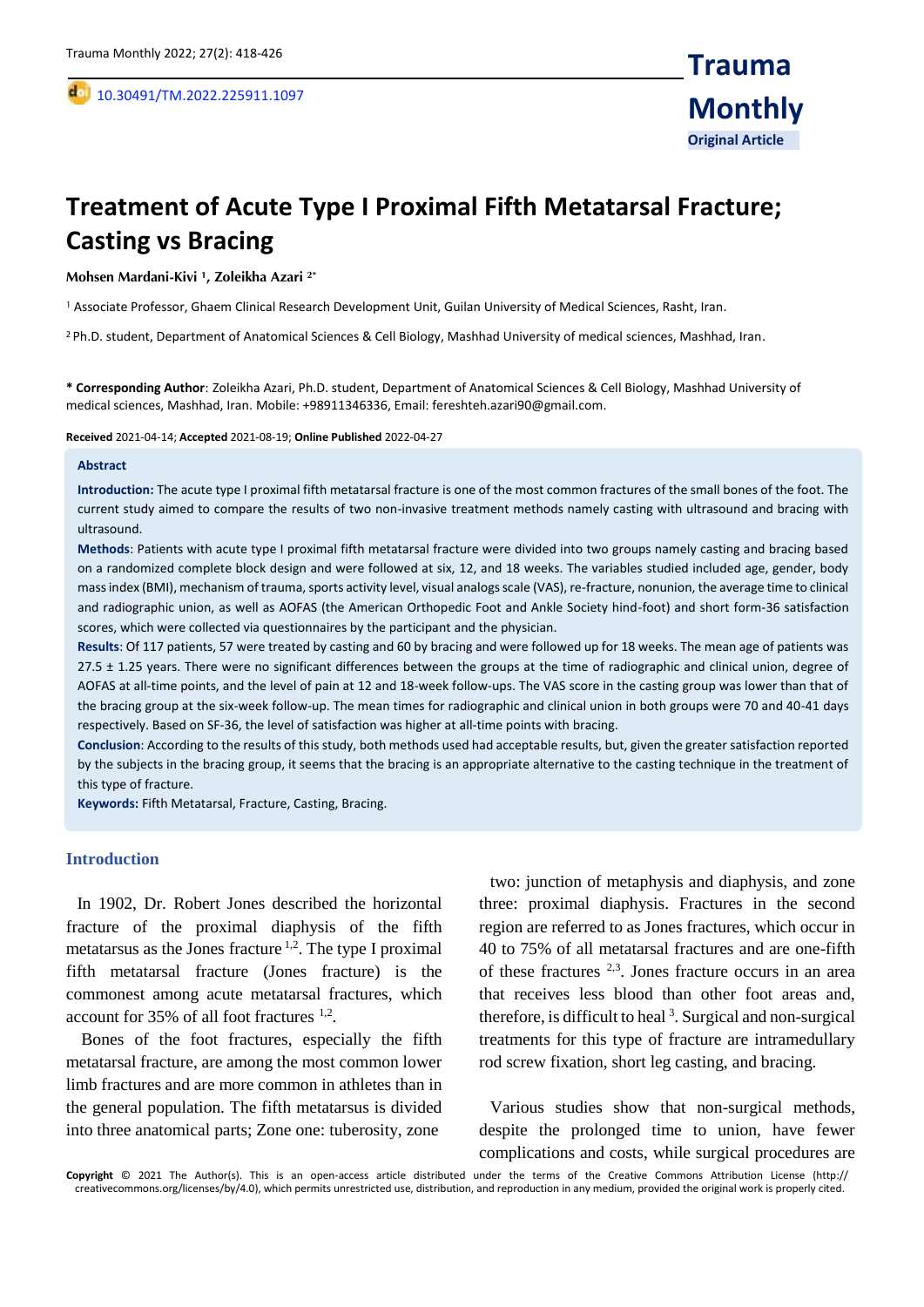invasive and the patient bears a higher expense. Surgical complications such as infection and bleeding should also be considered <sup>4-6</sup>. Two types of casts, plaster and fiberglass, are used  $<sup>7</sup>$ . Bracing is also used to fix a</sup> damaged organ (i e, broken, dislocated, or bruised) as well as Jones fractures <sup>8</sup>. Casting can cause deep vein thrombosis (DVT) due to immobilization of the limb and inactivation of ankle and calf muscle pump function<sup>9</sup>, limitations that are not associated with bracing <sup>10</sup>.

Nevertheless, there are still controversies about the most appropriate non-surgical treatment for Jones fracture among orthopedic surgeons; they should consider several factors in this regard. The current study aimed to evaluate the employment of two non-surgical treatments bracing and casting of patients with type I proximal fifth metatarsal fracture referred to our university hospital from 2013 to 2016.

# **Methods Study protocol**

The current randomized clinical trial included patients referred to a university orthopedic center for the treatment of acute type I proximal fifth metatarsal fracture from 2013 to 2016. This study is an open-label RCT study, and only patients are divided into two groups based on randomization, and the researcher and patients were aware of the type of intervention. The patients were assigned into two groups casting with ultrasound or bracing with ultrasound-based on a randomized complete block design. Subjects in both groups were followed-up at 6, 12, and 18 weeks.

## **Ethical considerations**

All patients underwent surgery by a surgeon who is the first author of this study. The protocol was approved by the Ethics Committee of the university. The study was also registered in the Iranian Registry of Clinical Trials (No. IRCT201708127274N14). Patients signed the consent form, and their personal information was stored confidential.

#### **Inclusion criteria**

- Acute type I proximal fifth metatarsal fracture confirmed by radiography.

- Age 18-60 years
- Exclusion criteria:
- Tuberosity fracture
- Distal to proximal fifth metatarsal fracture
- Multiple simultaneous fractures
- Anomaly of the ankle or history of ankle surgery
- Simultaneous neurovascular injury

- Any underlying disease or risk factor for nonunion, such as diabetes and smoking

#### **Formulation of the questionnaire**

The variables studied included: age, gender, body mass index (BMI), mechanism of injury (fall, accident, running, etc.), sports activity level (regular sport activity: exercising at least three times per week for a minimum of 20 minutes; irregular sports activity: exercising less than three times per week for a minimum of 20 minutes; sports inactivity) AOFAS: (American Orthopedic Foot and Ankle Society hind-foot score), visual analogs scale (VAS: this scale includes of a straight line with the endpoints describe extreme limits such as 'no pain at all' and 'pain as bad as it could be'.

The patient is requested to mark his pain rate on the line between the two endpoints), re-fracture, nonunion, mean time to clinical union (easy walking), mean time to radiographic union (trabecular bone exceeds three of the four cortices), and satisfaction score based on short form-36 completed by the participant and the physician in the questionnaire. Variables such as VAS, SF-36 (the SF-36 is designed to measure the health status of patients and includes physical functioning, physical role, pain, general health, vitality, social function, emotional role, and mental health), and AOFAS, refracture, nonunion, mean times to clinical and radiographic union in six-, 12-, and 18-week follow-ups were measured, and the results were recorded. VAS pain was also measured at baseline. All follow-ups were driven by a physician who was blind to the type of treatment.

Of the 228 patients with acute type I proximal fifth metatarsal fracture, 134 were eligible to participate in the study, of which 68 subjects were treated by bracing and 66 by casting. But finally, 117 patients (60 patients in the bracing group and 57 in the casting group) with complete records, filled questionnaires, and total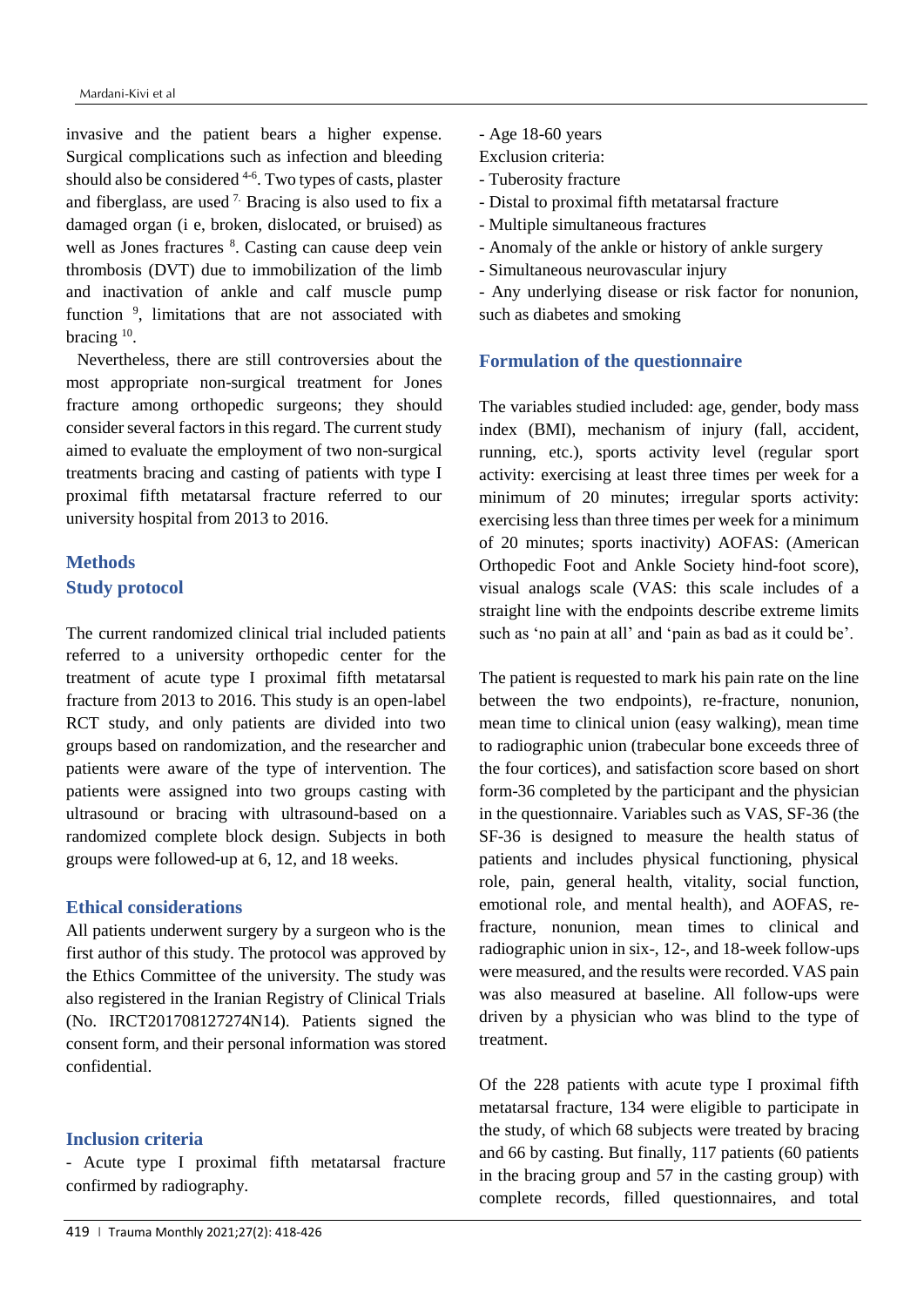follow-up data were enrolled in data analysis (Fig. 1). Due to the gradual referral of patients to the orthopedic clinic (consecutive sampling), patients who had the inclusion criteria ( $n = 134$ ) based on four random blocks, were divided into two groups A  $(n = 67,$ Bracing) and group B (Casting,  $n=67$ ) (randomized allocation). It should be noted that the sample selection sequence was selected based on 34 random blocks through random block online software.

The sequence list of patients was kept in a sealed envelope in the Orthopedic Research Center and was read daily after the start of the study. According to the list, patients were divided into two groups, A and B. Orthopedic intervention (Casting or Bracing) was performed by one assistant and AFOAS score reading as well as union time by another assistant in follow-up.

## **Treatment protocol**

In the casting with ultrasound group: Patients were treated with a fiberglass short leg cast (Removable rigid boot splint) for six weeks and then underwent 15 threeminute sessions of physical therapy as pulsating ultrasound with 1 MHz frequency and power of 0.5 w/cm2 in situ of acute type I proximal fifth metatarsal fracture. The bracing with ultrasound group: The patients were treated with a removable brace, and physical therapy was started based on the aforementioned protocol from day 10. Weight-bearing was formed in both groups at the end of week three and partially completed until week five, and then fully completed.

#### **Statistical analysis**

The collected data were entered into SPSS version 21. The Chi-square test was used to compare the frequency distribution of personal, social, and disease-related variables in the study groups, and the repeated-measures ANOVA was used to analyze the changes in the scores. For all quantitative variables such as AFOAS score and times to radiographic and clinical union Shapiro–the Wilk test was used to study normality. AFOAS had a normal distribution, but the times to radiographic and clinical union did not follow a normal distribution, so RM ANOVA and Mann-Whitney tests were used. The

significance level in this study was considered  $P \le 0.05$ . The sample size required to compare the results of two groups of patients treated by casting and bracing in acute fracture of type 1 proximal metatarsus 5, in a 2-tailed test with 95% confidence and 80% test strength, based on the results  $17$ . According to the average union time and considering the minimum clinical difference of three weeks, 57 people were determined in each group.

1-  $\alpha$  = 95% Z 1- $\alpha/2$  = = Z 0.975= 1.96 1-  $\beta$ = 80% Z 1- $\beta$  = Z 0.85 = 0.84 Mean  $\pm$ SD (KOOS score) in revision group= 13.22  $\pm$ 5.75  $d= 3$  weeks  $n= 2\times$  [(Z 1-α/2+ Z 1-β) 2 (SD) 2]/ d 2  $2 \times [(1.96 + 1.04)2 \times 5.75] / (3)2 = 57$  cases per group

The same number of sample sizes was considered to measure other scores and variables. Power analysis was performed at the end of the study.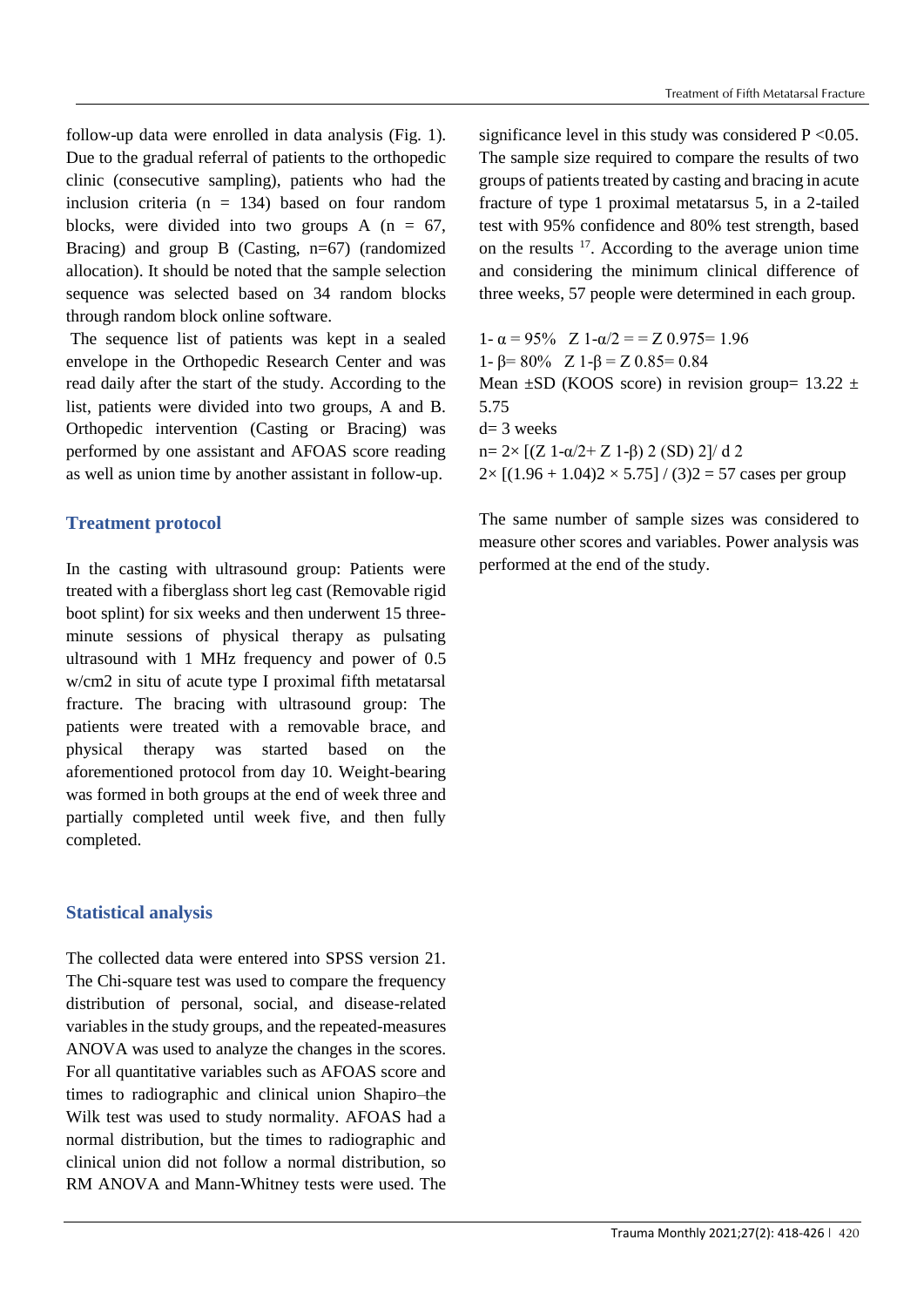o



Figure 1: Participant flow chart.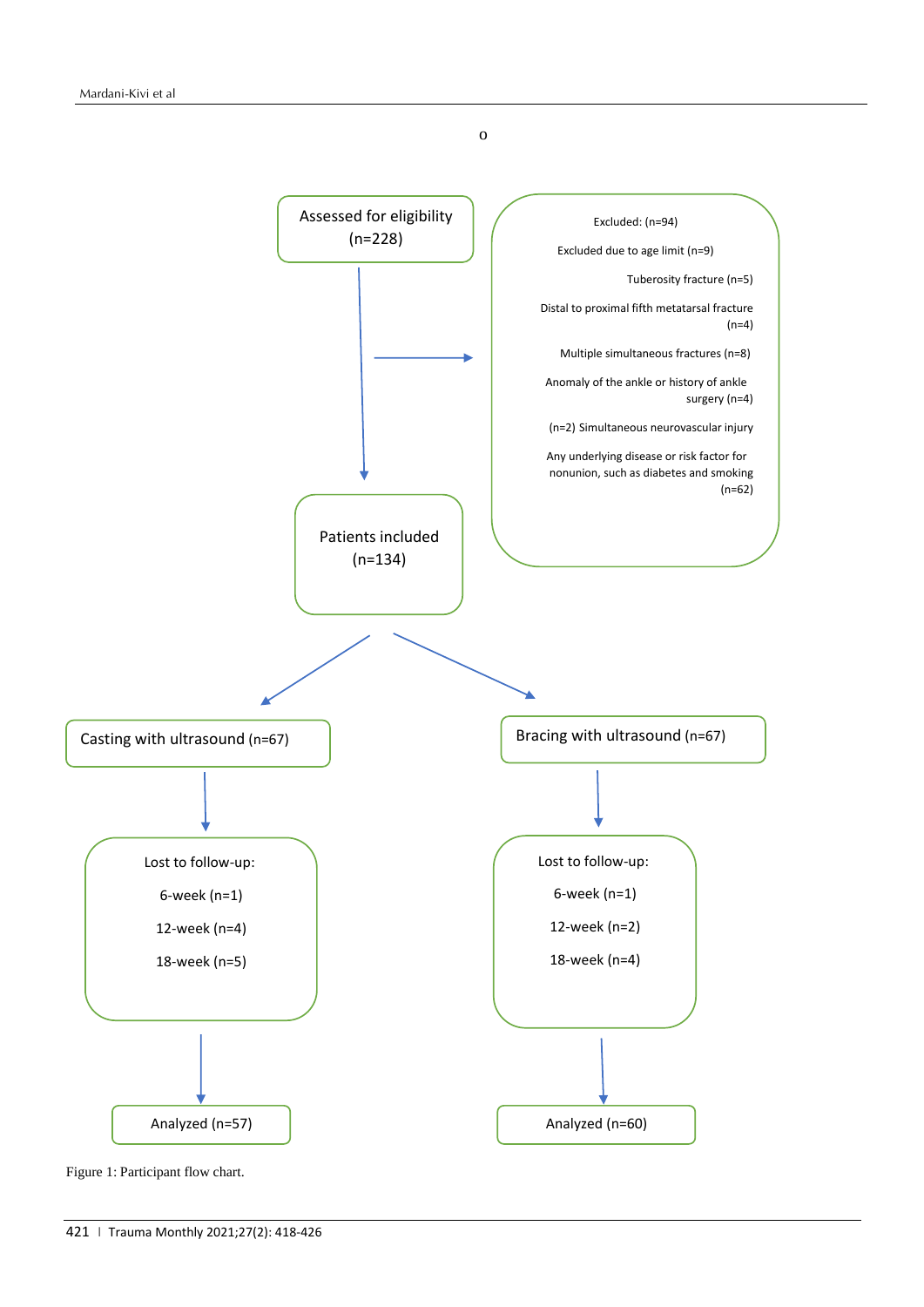In the current study, 117 patients with acute type I proximal fifth metatarsal fracture referred to an orthopedics center from 2013 to 2016 were examined. Of these, 57 patients were treated by casting with ultrasound and 60 others by bracing with ultrasound and then were followed up for 18 weeks. The mean age of the patients was  $27.5 \pm$ 1.25 years, and the majority of patients (42.7%) belonged to the age group of 18-30 years. Of the patients examined, 45.2% were male, and 17.54% had regular sports activities (P=0.913) (Table 1).

Table 1. Demographic characteristics of the study participants in the casting and bracing groups

|                        |               | all<br>patients       | casting                 | <b>Brace</b>          |  |  |  |
|------------------------|---------------|-----------------------|-------------------------|-----------------------|--|--|--|
|                        |               | N(%)                  | N(%)                    | $N(\%)$               |  |  |  |
| Number of patients     |               | 117(100)              | 57 (48.7)               | 60(51.2)              |  |  |  |
| Sex                    | Male          | 53(45.2)<br>25 (43.8) |                         | 28(46.6)              |  |  |  |
|                        | Female        | 64(54.7)              | 32(56.1)                | 32 (53.3)             |  |  |  |
|                        | P             | 0.760                 |                         |                       |  |  |  |
| Age (years)            | 18-30         | 50(42.7)              | 24(42.1)                |                       |  |  |  |
|                        | 31-40         | 38(32.4)              | 18(24.5)                | 20(33.3)              |  |  |  |
|                        | $41 - 50$     | 20(17.0)              | 10(17.5)                | $\overline{10}(16.6)$ |  |  |  |
|                        | 51-60         | 9(7.6)                | $\overline{5}(8.7)$     | 4(6.6)                |  |  |  |
|                        | P             |                       | 0.983                   |                       |  |  |  |
| <b>BMI</b>             | $\leq$ 20     | 5(4.2)                | 3(4.2)                  | 2(3.3)                |  |  |  |
|                        | $20 - 25$     | 50(42.7)              | $\overline{2}$ 4 (42.1) | 26(43.3)              |  |  |  |
|                        | 25-30         | 56(47.8)              | 26(45.6)                | 30(50)                |  |  |  |
|                        | $30 \leq$     | 6(5.1)                | 4(5.6)                  | 2(3.3)                |  |  |  |
|                        | P             | 0.704                 |                         |                       |  |  |  |
| Sports                 | Regular       | 20(17.54)             | 10(17.5)                | 10(16.6)              |  |  |  |
| activity level         | sports        |                       |                         |                       |  |  |  |
|                        | activities    |                       |                         |                       |  |  |  |
|                        | Irregular     | 16(13.6)              | 9(15.7)                 | 7(11.6)               |  |  |  |
|                        | sports        |                       |                         |                       |  |  |  |
|                        | activities    |                       |                         |                       |  |  |  |
|                        | <b>Sports</b> | 81(69.2)              | 38(66.6)                | 43(71.6)              |  |  |  |
|                        | inactivity    |                       |                         |                       |  |  |  |
|                        | P             | 0.913                 |                         |                       |  |  |  |
| Mechanism<br>of damage | Fall          | 22(18.8)              | 10(17.5)                | 12(20)                |  |  |  |
|                        | Running       | 58(49.5)              | 29(50.8)                | 29(48.3)              |  |  |  |
|                        | Crash         | 18(15.3)              | 9(15.7)                 | 9(15)                 |  |  |  |
|                        | Other         | 19(16.2)              | 9(15.7)                 | 10(16.6)              |  |  |  |
|                        | P             | 0.984                 |                         |                       |  |  |  |

According to the obtained results, one subject from the bracing group and one from the casting group had nonunion (Table 2). Also, a comparison of the score and degree of AOFAS showed no significant differences between the study groups in any of the follow-up time points. However, a significantly tangible trend was observed in the AOFAS score of both groups from weeks six to 18 (Table 3). Based on the VAS score of patients at 6-week follow-up, the level of pain was higher in the bracing group than in the casting group (Table 4) (P < 0.001). However, there was no significant difference between the two groups in 12- and 18-week follow-ups; no significant difference was also reported in this regard at baseline between the groups.

|                                   | Casting        | Brace (Mean      | p*    |
|-----------------------------------|----------------|------------------|-------|
|                                   | (Mean          | $\pm SD$ )       |       |
|                                   | $\pm SD$ )     |                  |       |
| Average Time of                   | $67.84 + 5.24$ | $70.23 \pm 6.84$ | 0.072 |
| Radiologic union                  |                |                  |       |
| $\text{(day)}$                    |                |                  |       |
|                                   |                |                  |       |
| Average Time of                   | $39.92 + 4.99$ | $41.35 \pm 4.96$ | 0.182 |
| Clinical union                    |                |                  |       |
| $\text{(day)}$                    |                |                  |       |
| Nonunion                          |                |                  | 0.999 |
| (number of                        |                |                  |       |
| patients)                         |                |                  |       |
| ********************************* |                |                  |       |

Table 2. Times to radiographic and clinical union in the bracing and casting groups

\*MANN WHITNEY U TEST

In examining the level of satisfaction, SF-36 score of the bracing group was higher than that of the casting group at three follow-up time points (Table 5) ( $P \le 0.001$ ). Also, refracture was not reported in the study groups.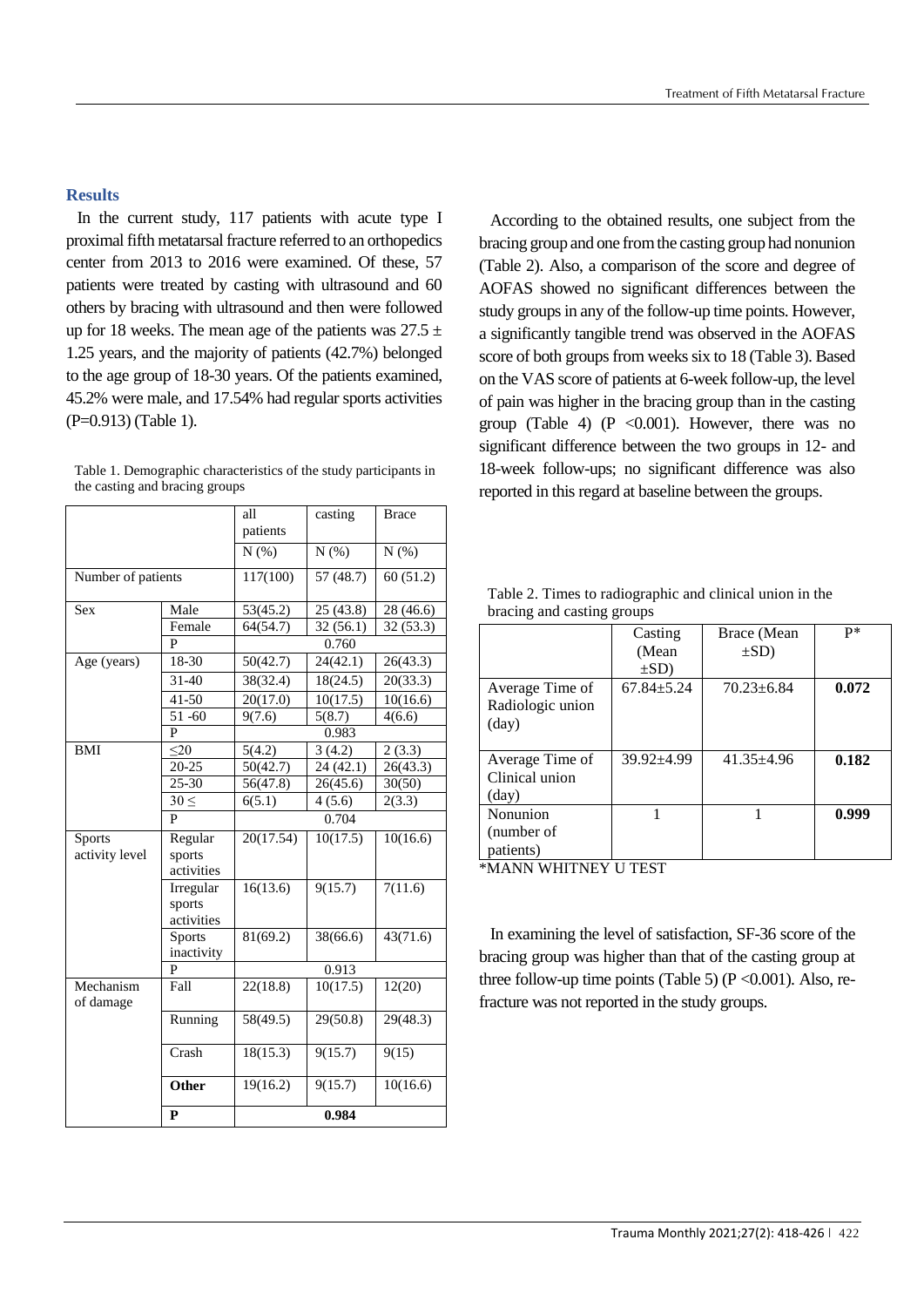|                  | follow-up $(wk.)$ | <69<br>(poor) | 69-79<br>(fair) | 80-89<br>(good) | 90-100<br>(excellent) | <b>AOFAS</b><br>average score | $*_{p}$<br>(group | *p (interaction<br>group $&$ time) |
|------------------|-------------------|---------------|-----------------|-----------------|-----------------------|-------------------------------|-------------------|------------------------------------|
|                  |                   |               |                 |                 |                       |                               | effect)           |                                    |
|                  |                   | N(%)          | N(%             | N(%)            | N(%)                  | N(%                           |                   |                                    |
| casting          | 6                 | $\Omega$      | 5(8.77)         | 8 (14.03)       | 44 (77.19)            | $90.0 \pm 7.9$                | 0.082             | 0.373                              |
|                  | 12                | $\Omega$      | $\Omega$        | 3(5.26)         | 54 (94.73)            | $92.7 \pm 7.0$                |                   |                                    |
|                  | 18                | $\theta$      | $O -$           | 2(3.50)         | 55(96.49)             | $97.4 \pm 2.7$                |                   |                                    |
|                  | p (time effect)   |               |                 | 0.001           |                       | 0.001                         |                   |                                    |
| brace            | 6                 | ۰.            | 3(5.0)          | 9(15.0)         | 48(80.0)              | 90.3 <sub>±</sub>             |                   |                                    |
|                  | 12                |               |                 | 4(6.6)          | 56(93.3)              | $94.0 \pm$                    |                   |                                    |
|                  | 18                |               |                 | 3(5)            | 57 (95)               | 96.6±                         |                   |                                    |
|                  | *p (time effect)  |               |                 | 0.001           |                       | 0.001                         |                   |                                    |
| <b>*RM ANOVA</b> |                   |               |                 |                 |                       |                               |                   |                                    |

Table 3. AOFAS score at different fallow-up time points in the bracing and casting groups

#### **\*RM ANOVA**

Table 4. VAS score at different follow-up time points in the bracing and casting groups.

| <b>VAS</b>        | Casting (Mean $\pm SD$ ) | Brace (Mean $\pm$ SD) | $P$ (group effect) | P (interaction group<br>$&$ time) |
|-------------------|--------------------------|-----------------------|--------------------|-----------------------------------|
|                   |                          |                       |                    |                                   |
| before            | $9.0 \pm 1.07$           | $8.8 \pm 0.99$        |                    |                                   |
| 6wk               | $2.9 \pm 0.94$           | $4.0 \pm 0.69$        |                    |                                   |
| 12wk              | $1.5 \pm 0.77$           | $1.4 \pm 0.96$        | 0.001              | 0.001                             |
| $18$ wk           | $0.4 \pm 0.50$           | $0.4 \pm 0.49$        |                    |                                   |
| $P$ (time effect) | 0.001                    | 0.001                 |                    |                                   |

| Table 5. SF-36 score at different follow-up time points in the bracing and casting groups |  |  |  |
|-------------------------------------------------------------------------------------------|--|--|--|
|                                                                                           |  |  |  |

| $SF-36$         | Casting (Mean $\pm SD$ ) | Brace (Mean $\pm$ SD) | $P$ (group effect) | P (interaction group $&$<br>time) |
|-----------------|--------------------------|-----------------------|--------------------|-----------------------------------|
| 6wk             | $83.5 \pm 2.5$           | $89.6 \pm 2.24$       |                    |                                   |
| 12wk            | $85.1 \pm 2.6$           | $94.7 \pm 2.40$       | 0.001              | 0.001                             |
| $18$ wk         | $86.3 \pm 2.1$           | $97.4 \pm 2.31$       |                    |                                   |
| P (time effect) | 0.001                    | 0.001                 |                    |                                   |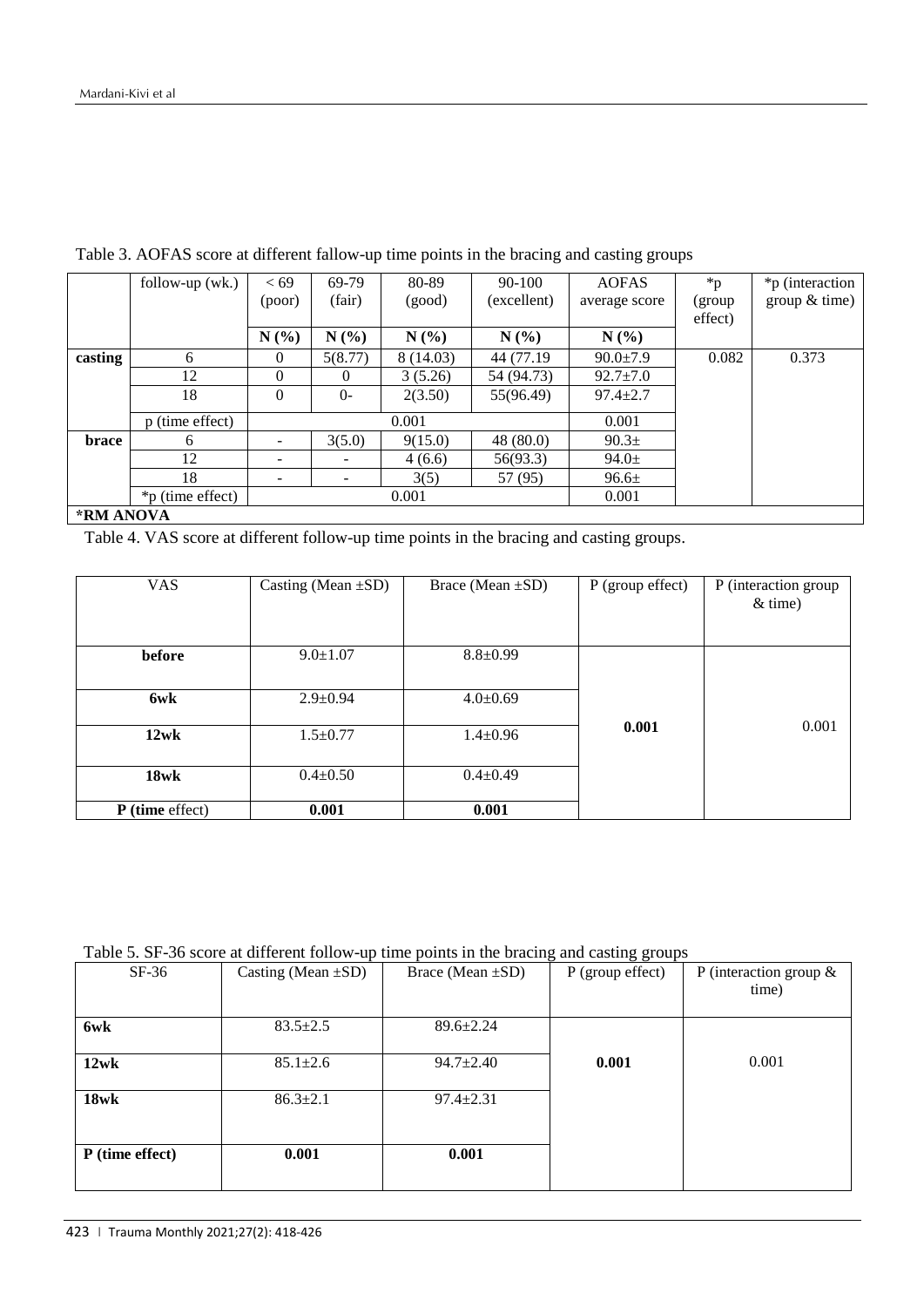## **Discussion**

In the current study, 117 patients with acute type I proximal fifth metatarsal fracture referred to an orthopedic center from 2013 to 2016 were examined. Of these, 57 patients were treated by casting with ultrasound and 60 by bracing with ultrasound. There was no significant difference between the groups in terms of age, gender, BMI value, level of sports activity, and mechanism of trauma; therefore, both groups were matched by these variables. Both casting and bracing methods, in contrast to surgical procedures, are associated with lower costs and complications. Complications such as infection and bleeding should be considered in surgical procedures 11-13. Konkel et al. on non-surgical treatment of Jones fracture, ten fractures were treated by non-surgical and immediate weightbearing techniques, and a 98.5% union rate was reported. According to the results of their study, immediate weight-bearing and non-surgical treatment, cost-effectiveness and non-invasive nature, had fewer complications and more desired results <sup>14</sup>. Also, in a systemic study, Dean et al. stated that surgical intervention is associated with complications such as infection and bleeding  $15$ . Therefore, non-surgical treatments can be used in some cases to reduce the risk of complications. But which casting or bracing method is more suitable and safer? Studies show that casting can cause DVT due to immobilization of the limb and inactivation of ankle and calf muscle pump function <sup>16</sup>. Therefore, in this type of treatment, foot joint stiffness and delay in return to the function should be considered, while bracing is not associated with such problems <sup>17</sup> and might be preferable to casting in such cases. However, no complication such as DVT was observed in the subjects of the casting group. Studies show that the incidence of the DVT increases with age increase, and only 8% of the current study patients were above 50. No reports of DVT in the casting group can be attributed to the younger ages of the majority of the subjects in the current study.

Although the absence of surgical complications is one of the most prominent advantages of casting and bracing techniques, the increased risk of nonunion in patients

with Jones fracture is one of their disadvantages <sup>15,18,19</sup>. In a study, 37.5% of patients with Jones fracture treated by casting reported treatment failure (three cases had nonunion, and three cases had delayed union) <sup>19</sup>. In another study, of 18 patients with proximal fifth metatarsal fracture treated by casting, eight subjects had problems: five cases of nonunion, one case of delayed union, and two cases of re-fracture (totally of 44% treatment failure)  $17$ . Nevertheless, in the current study, only two cases had nonunion, one from the bracing group and the other from the casting group, which were better and more acceptable results than most similar studies. There was no significant difference between the results of bracing and casting techniques in the current study. Also, no cases of re-fracture were reported. The results of the investigation by Konkel et al. were similar to those of the present research, with a 98.5% union rate following non-surgical treatments and immediate weight-bearing <sup>14</sup>.

In the treatment of Jones fracture, in addition to union, the time to union, especially in athletes, is of great importance. Therefore, the employed method, especially in athletes, should be associated with the shortest time to union and subsequently the shortest interval to return to sport. Many studies investigated the time to union in Jones's fracture using different methods. In an analysis by Mologne et al., the meantime to union and return to sport was 7.5 and 8 weeks, respectively, in the fixation surgery group and 14.5 and 15 weeks, respectively, in the casting group  $17$ . In a study by Konkel et al., the meantime to the union after nonsurgical treatment and immediate weight-bearing was 3.7 months  $14$ . In a study, the meantime to union and return to daily activities in the surgery group was eight and nine weeks, and in the casting group, 12 and 14 weeks, respectively <sup>19</sup>. Similar studies also reported that the time to union and return to sport was longer in patients treated with non-surgical methods such as bracing and casting against surgical procedures 11,15,18. In the current study, the meantime of the clinical and radiographic union was 41.35 and 70.23 days in the bracing group and 39.92 and 67.84 days in the casting group, respectively; there was no statistically significant difference between the two groups. The results of the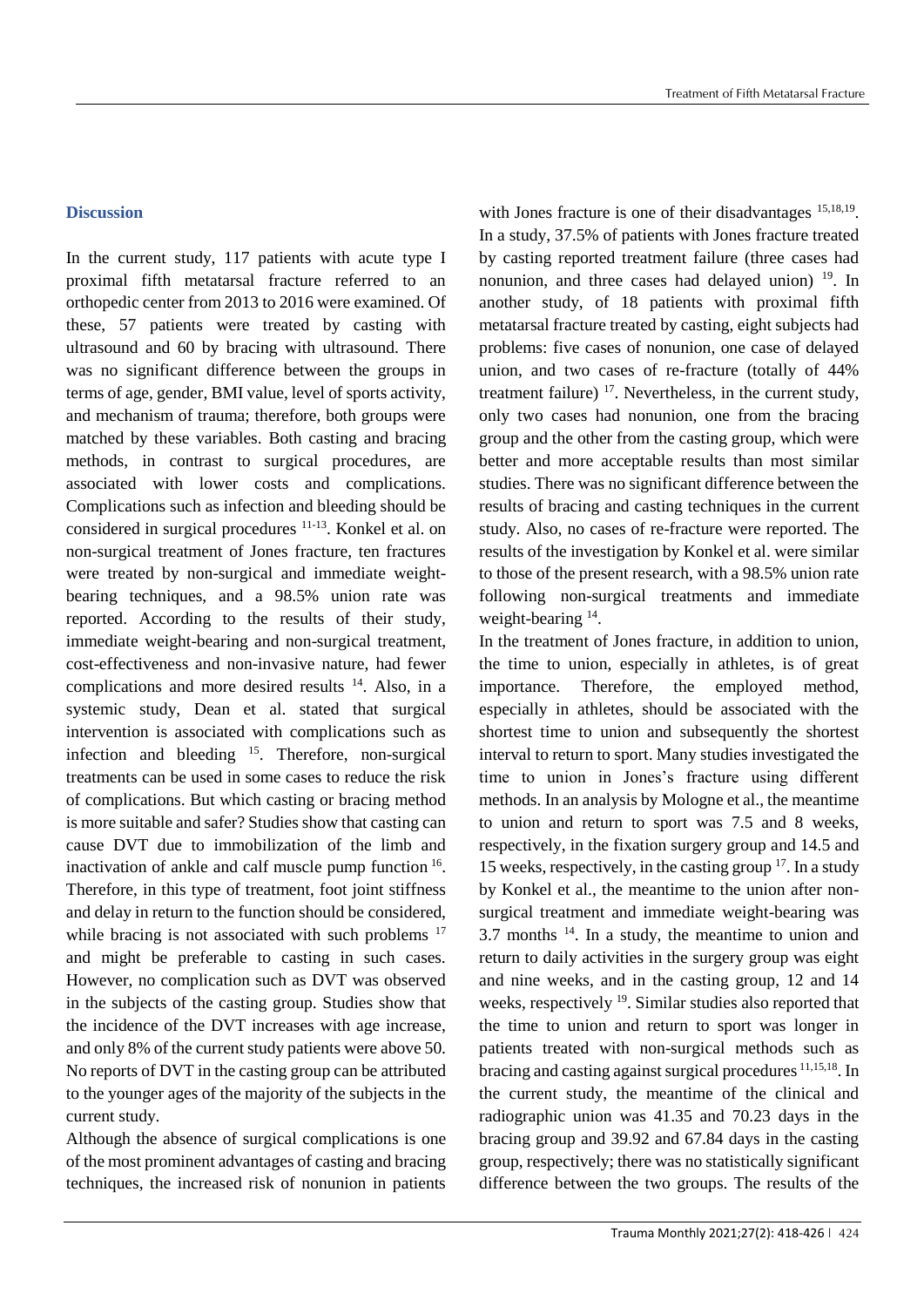current study in this regard were more satisfactory than most similar studies 14,17,19. In general, various studies suggested that owing to fewer complications, nonsurgical methods are the treatment of choice for nonathlete patients, and surgical procedures, due to the shorter time to union, are the treatment of choice for athletes who need less time to return to sport 15,20. Since, in the current study, most patients had no sport activities (68.4%), non-surgical treatment had satisfactory results. The AOFAS score was evaluated to assess the quality of the ankle function. According to the results, the score had an increasing trend from week six to 18 in followup, and in the 18th week, the AOFAS score was 96.6 for the bracing group and 97.4 for the casting group, which showed no significant difference between them.

Although there were no significant differences in baseline VAS scores between the two groups, it was significantly lower in the casting group compared to the bracing group during week six after treatment. But there was no statistically significant difference between the groups in terms of VAS pain score at other follow-up intervals. Probably the static immobilization of the cast, in comparison with the brace that is associated with less restricted fixation, is the reason for less pain with casting in the first six weeks of treatment.

There was a significant difference between the two methods in the SF-36 questionnaire, and at all follow-up time points, the SF-36 satisfaction score was higher in the bracing group. Psychometric analyzes show that the SF-36 is a reliable instrument and, in addition to its applicability to different cultures, can differentiate between distinct groups in terms of age, gender, economic status, geographical area, and clinical status. In the study of Konkel et al., patients' satisfaction with non-surgical techniques and immediate weight-bearing in the treatment of Jones fracture was 100% <sup>14</sup>. One of the complications associated with the casting method, particularly during warm seasons or in sultry areas, is the patients' complaints from sweating. This problem, along with complications such as difficulty in bathing and the limb swelling, sole and shiny skin, is definitely of the most important reasons for less satisfaction in the casting group. However, the brace can be removed, and the patient can take a bath while using it. The current study did not investigate the treatment cost imposed on patients in each group, which was one of the limitations of the study. Another limitation can be the relatively small groups since the current study only included the

information of patients who were referred for followups and had complete and accurate information.

#### **Conclusion**

Based on the results of the current study, both the methods (casting or bracing) had acceptable effects, but considering the more significant satisfaction with bracing, it seems the brace is an appropriate alternative to the casting in the treatment of this type of fracture.

#### **Acknowledgments**

The present study was based on a doctoral dissertation in orthopedics, School of Medicine, Shahid Beheshti University of Medical Sciences. We would like to express our gratitude to the vice chancellor for Research of Shahid Beheshti University of Medical Sciences, Tehran, Iran, who is the financial sponsor of this research project.

#### **Conflict of Interest Disclosures**

It is not declared by the author.

#### **Funding Sources**

It is not declared by the author.

#### **Authors' Contributions**

Dr. M.M and Ms. Z.A participated in the study design, and Dr. M.M performed all the surgeries. Dr. M.M and Ms. Z.A Participated in data collection and evaluation, drafting, and statistical analysis, and Ms. Z.A contributed extensively to the interpretation of the data and the conclusion. All the authors performed editing and approved the final version of this paper for submission, also participated in the finalization of the manuscript, and approved the final draft.

## **Ethical Statement**

Informed consent was obtained from all individual participants included in the study. The study was also registered in the Iranian Registry of Clinical Trials (No. IRCT201708127274N14).

#### **References**